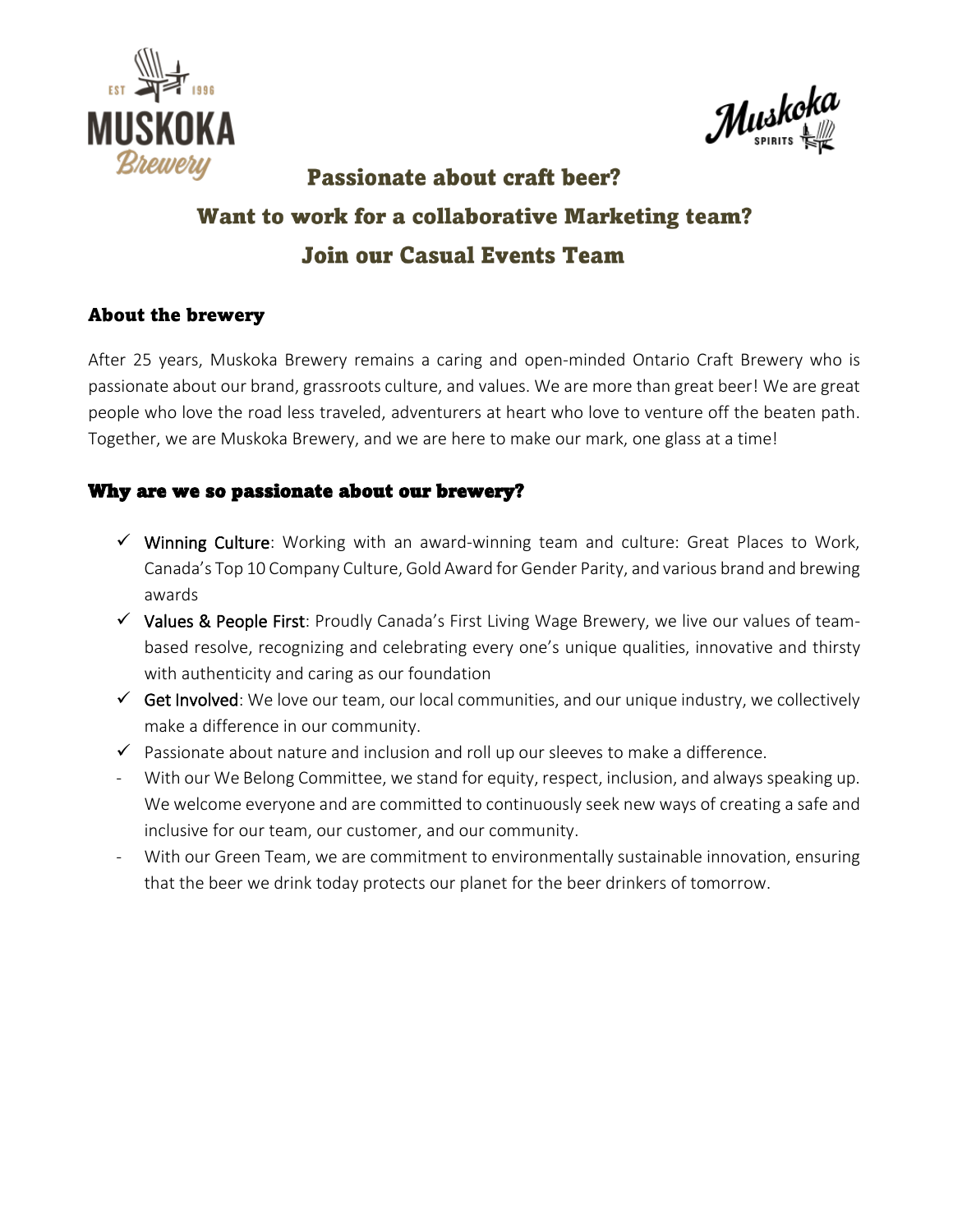



### Events Staff

Centered in the heart of Muskoka, Muskoka Brewery is a caring and open-minded Ontario Craft Brewery. Our grassroots culture is inspired by the natural wonder that is our backyard. Our brands have been recognized as Canada's top beer brands amongst the craft brewing industry. We have resolve: we work hard and are unwavering in our beliefs. The connection to each other and to this place that we share has made us strong and determined. We are passionate about our beer and we will make our mark. We are Muskoka Brewery!

Muskoka Brewery is looking for energetic team members with a positive attitude, the ability to be proactive, resourceful and flexible while maintaining a customer-oriented mindset to join our Events team in the DOWNTOWN AND GREATER TORONTO AREA as well as in Muskoka. You will be responsible for creating an authentic Muskoka experience for our guests, and be versed in our beer and spirits line up.

#### What this job looks like:

- · Responsible for the overall Muskoka Brewery experience of all event guests
- Greeting and welcoming each guest and providing an exceptional experience that is both fun and educational
- · Provide tastings to both small and large groups
- · Daily opening and closing procedures
- Assisting with displays and merchandising
- Rotating beer inventory and stock accordingly
- Actively participating in maintaining an immaculate and fun workspace
- · Attending company meetings and training seminars as required
- · Other duties as requested

#### Qualifications:

- · You work hard and are unwavering in your beliefs. You are energetic, and enthusiastic
- You care about the well being of our communities
- Experience with a POS system and proficient with handling cash/credit/debit card transactions
- · Smart Serve REQUIRED Server, bartender or craft beer server experience an asset
- Food Handling Certificate an asset
- Demonstrated knowledge and passion of beer and spirits
- Excellent communications and inter-personal skills
- · Strong work ethic and commitment to being part of a team
- · Highly organized, self-motivated with an ability to multi-task
- · Ability to speak in front of large groups required
- Familiarity with Microsoft Windows and Microsoft Office operating systems
- · You are thirsty. You are not afraid to venture off the beaten bath and find exciting new ways of doing things.
- · All candidates must be available to work weekends, evenings, holidays and special events including contracted dates (ie- to Labour Day Weekend)
- · Ability to lift 30lbs, stand for long periods of time and work in a fast paced environment
- Our ideal candidate has a passion for our culture, our brand and being an active member of our team.